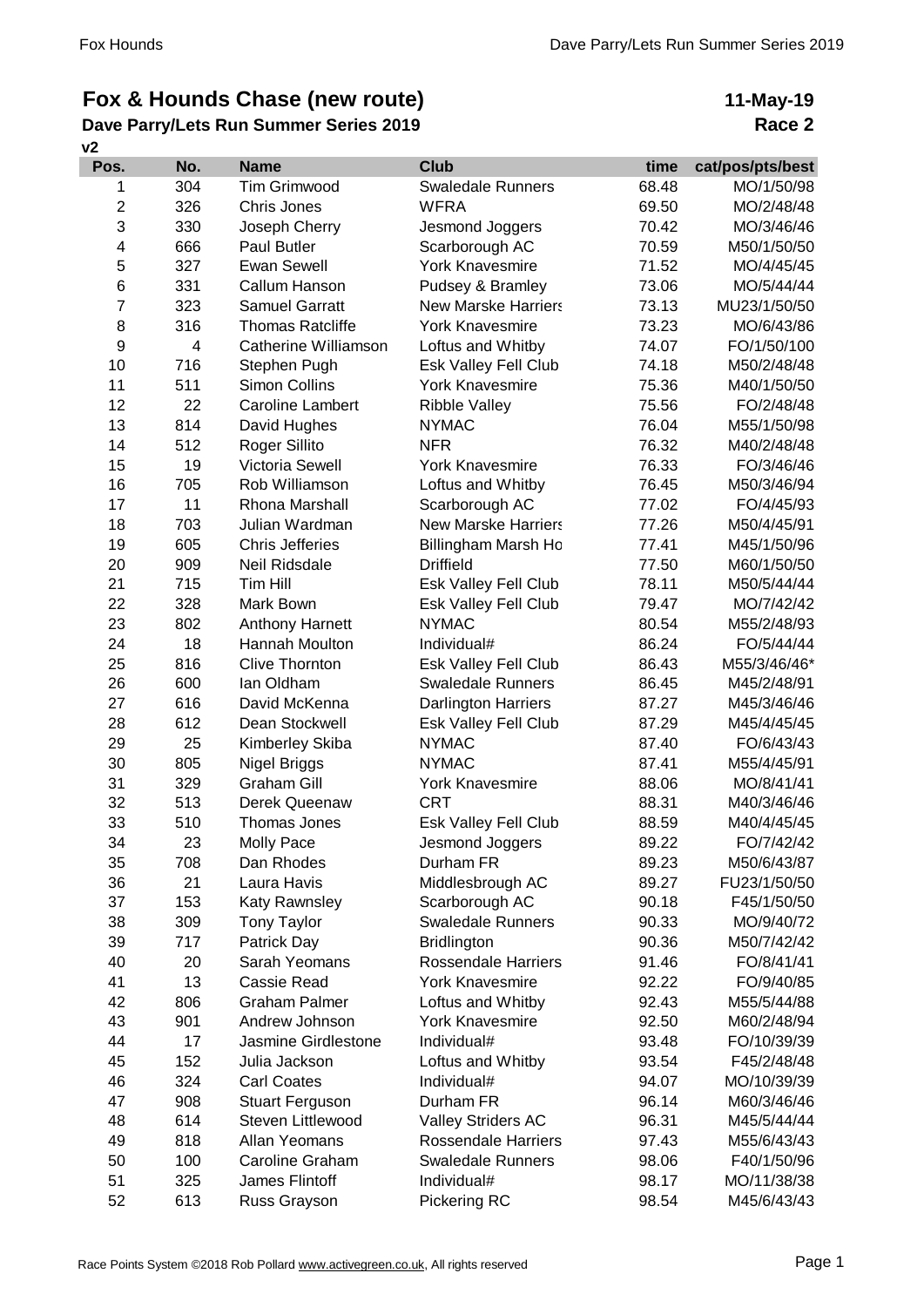| 53 | 104 | Nicola Wells           | Quakers                     | 98.57  | F40/2/48/96  |
|----|-----|------------------------|-----------------------------|--------|--------------|
| 54 | 910 | Jon Punshon            | <b>NFR</b>                  | 100.15 | M60/4/45/45  |
| 55 | 911 | Paul Lyons             | <b>NYMAC</b>                | 100.46 | M60/5/44/44  |
| 56 | 257 | <b>Denise Tunstall</b> | Durham FR                   | 101.35 | F55/1/50/50  |
| 57 | 817 | <b>Gary Beard</b>      | Loftus and Whitby           | 102.13 | M55/7/42/42  |
| 58 | 108 | <b>Hiede Coates</b>    | Scarborough AC              | 104.26 | F40/3/46/46  |
| 59 | 718 | David Ailano           | <b>NFR</b>                  | 106.14 | M50/8/41/41  |
| 60 | 255 | <b>Hilary Coventry</b> | <b>Thirsk and Sowerby</b>   | 106.23 | F55/2/48/96  |
| 61 | 952 | <b>Robert Lillie</b>   | Scarborough AC              | 106.50 | M65/1/50/50  |
| 62 | 103 | Philippa Dolphin       | Individual#                 | 107.42 | F40/4/45/89  |
| 63 | 24  | Kyah Hall              | Loftus and Whitby           | 108.14 | FO/11/38/38  |
| 64 | 200 | Helen Ashworth         | Thirsk and Sowerby          | 109.32 | F50/1/50/100 |
| 65 | 256 | Barbara Beveridge      | Esk Valley Fell Club        | 109.44 | F55/3/46/90  |
| 66 | 615 | <b>Alex Morley</b>     | Individual#                 | 110.48 | M45/7/42/42  |
| 67 | 154 | <b>Julie Towse</b>     | Individual#                 | 114.52 | F45/3/46/46  |
| 68 | 252 | Clare Winspear         | Individual#                 | 115.50 | F55/4/45/88  |
| 69 | 975 | Peter Northedge        | Scarborough AC              | 115.55 | M70/1/50/50  |
| 70 | 276 | Jan Young              | <b>Elvet Striders</b>       | 116.31 | F65/1/50/100 |
| 71 | 500 | Wayne Martin           | Individual#                 | 120.00 | M40/5/44/83  |
| 72 | 905 | <b>Geoff Hine</b>      | Esk Valley Fell Club        | 122.59 | M60/6/43/85  |
| 73 | 109 | Kelly Martin           | Individual#                 | 123.16 | F40/5/44/44  |
| 74 | 815 | Sid Bollands           | Esk Valley Fell Club        | 123.42 | M55/8/41/41* |
| 75 | 201 | Carina Pelucci         | Scarborough AC              | 128.52 | F50/2/48/48  |
| 76 | 953 | David Parke            | Scarborough AC              | 128.56 | M65/2/48/48* |
| 77 | 202 | Louise Milne           | Scarborough AC              | 133.49 | F50/3/46/46  |
| 78 | 278 | Jessica Mary Anderson  | <b>Tyne Bridge Harriers</b> | 152.56 | F60/1/50/50  |
| 79 | 954 | Alexander Anderson     | <b>Tyne Bridge Harriers</b> | 152.57 | M65/3/46/46  |
|    |     |                        |                             |        |              |

(End)

| Teams:  | Club                        | <b>Points</b> | <b>Positions</b> | Team pts/total |
|---------|-----------------------------|---------------|------------------|----------------|
| male:   | York Knavesmire 'A'         | 48            | 5,8,10,25        | 15/28          |
|         | 2 Esk Valley Fell Club 'A'  | 64            | 9,17,18,20       | 14/23          |
|         | NYMAC 'A'<br>3              | 94            | 11,19,24,40      | 13/28          |
|         | Scarborough AC 'A'<br>4     | 141           | 4,43,45,49       | 12/12          |
|         | 5 Esk Valley Fell Club 'B'  | 145           | 23, 27, 47, 48   | 11/11          |
| female: | Scarborough AC 'A'          | 30            | 4,9,17           | 15/25          |
|         | 2 Loftus and Whitby 'A'     | 34            | 1,13,20          | 14/14          |
|         | York Knavesmire 'A'<br>3    | 44            | 3, 11, (30)      | 13/13          |
|         | Thirsk and Sowerby 'A'<br>4 | 69            | 18,21,(30)       | 12/26          |
|         | Scarborough AC 'B'<br>5.    | 85            | 27,28,(30)       | 11/11          |

\* = Bonus points not included

 $#$  = Non-counter (team)